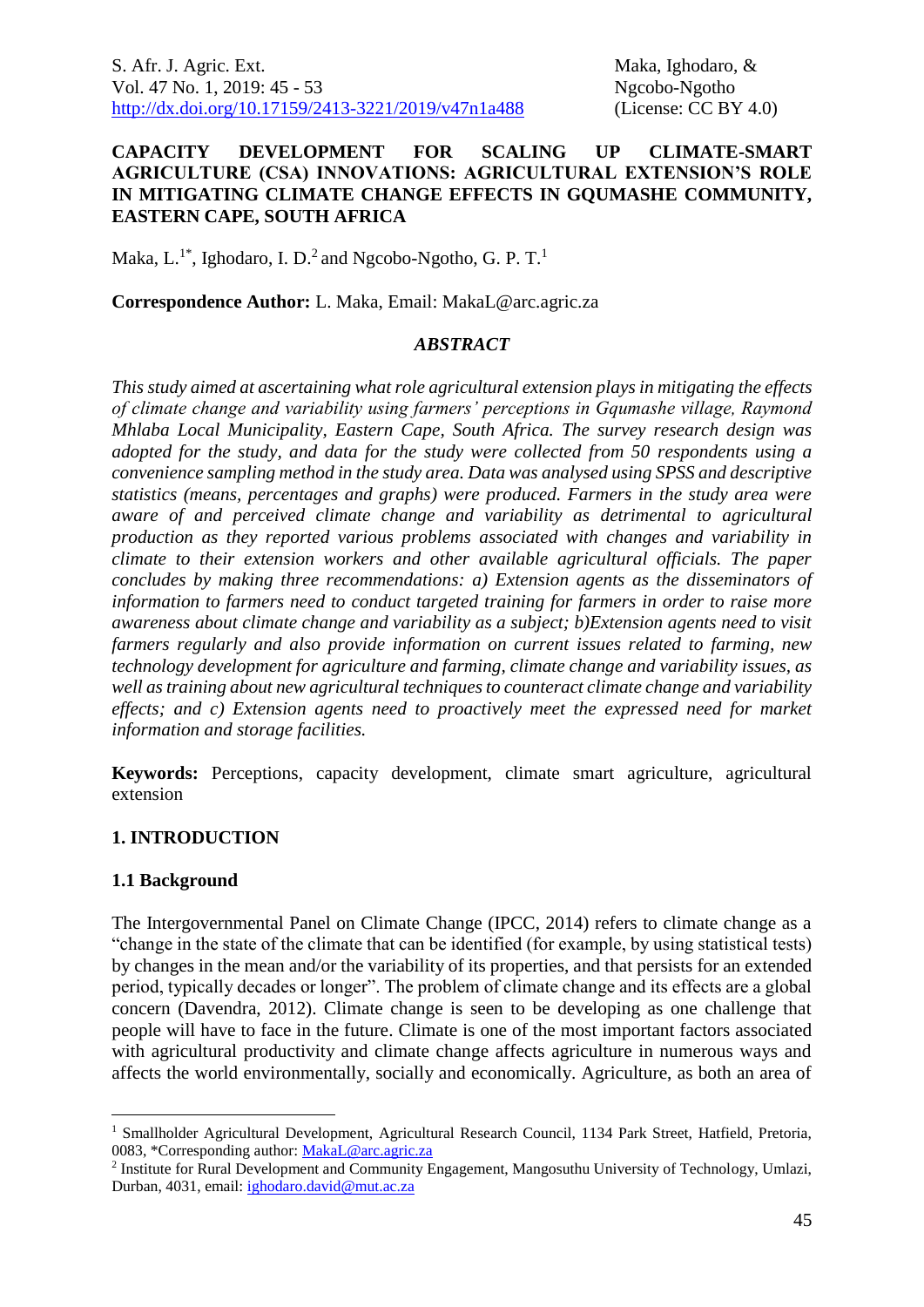### S. Afr. J. Agric. Ext. **Maka, Ighodaro**, & Vol. 47 No. 1, 2019: 45 - 53 Ngcobo-Ngotho [http://dx.doi.org/10.17159/2413-3221/2019/v47n1a488](https://urldefense.proofpoint.com/v2/url?u=http-3A__dx.doi.org_10.17159_2413-2D3221_2019_v47n1a485&d=DwMFAg&c=vTCSeBKl9YZZHWJzz-zQUQ&r=2O1irMqrdumXAIE9PdSLREhTXj5iyPGEywcz8I6zQwI&m=niwmmhX1mCI8GpeJjK8D7j-v09hQgXHBu3LsS3Opojw&s=98o8gy8B6ly02TS5WoJvLScIQPXENi4ceK3R3c9Iu9c&e=) (License: CC BY 4.0)

human activity at risk from climate change as well as a driver of climate and environmental change, features prominently in the global climate change agenda (FAO, 2016). Crop production is one aspect of the food systems that is most affected by climate change (Chijioke*,*  Haile & Waischkeit, 2011). Crop failure, in relation to climate change is mainly triggered by drought, floods, heavy winds, hailstorm and all other extreme weather events. Benhin (2010) states that, given the already high temperatures in Africa, including South Africa, climate change may displace many crops currently being cultivated, especially in rain-fed farming areas.

With the increasing evidence of climate change affecting agricultural practices globally and particularly the African continent, capacity development is one of the strategies that needs to be promoted in addressing this challenge. According to FAO (2013), Climate Smart Agriculture (CSA) is agriculture that sustainably increases productivity, resilience (adaptation), reduces/removes greenhouse gases (mitigation), and enhances achievement of national food security and development goals. Capacity development should develop skills, knowledge and attitudes on CSA for both extensionists and farmers and is one of the strategies that can be best employed to scale up CSA. According to Bolger (2000), capacity development is defined as "approaches, strategies and methodologies used to improve performance at the individual, organisational, network/sector or broader system level". Effective capacity development goes beyond training, technical assistance and policy support, it also aims to facilitate a sustainable and endogenous development process, rooted in national empowerment that enables the recipients of development intervention to be in the driving seat of their own destiny (FAO, 2013). The role of extension agents is often perceived as providing a crucial link between food producers and necessary sources of information and tools allowing food systems to be prepared for climatic changes. In order to provide effective support to farmers, extension agents themselves need to be supported by a conducive environment formed by appropriate policies, governance, legislation, infrastructure, resources (both human and financial), and strongly linked with local communities. According to Rasheed Suleiman of the Global Forum on Rural Advisory Services (GFRAS), extension agents need capacity strengthening at three levels to effectively fulfil their role within CSA:

- a) Enabling environment: Extension agents should be well connected with other relevant actors that are key to climate smart agriculture. They also need to engage with local institutions to gain political commitment to promote the CSA approach.
- b) Organisational level: Extension agents should be more aware of national level policies and action plans and interact more with national authorities. Advocacy for rural advisory services (RAS) could help in identifying funding opportunities for CSA work with farmers.
- c) Individual level: Extension agents currently experience weak technical knowledge on climate change. Stronger communication, networking, facilitation and partner engagement capacities would help agents to work more efficiently when supporting farmers in implementing CSA approaches.

Furthermore, agricultural extension is a process of working with farmers in order to improve their production and overall livelihoods. Farmers need ample knowledge on the issue of climate change and climate variability in order to help them gain a better understanding on how to adapt to these changes. Extension agents need to provide research results from researchers about climate change so that farmers could become more aware and fully equipped with requisite expertise. This could help farmers identify and capitalise on strategies to cope with the variability of climate. Training and equipping through extension can assist farmers to better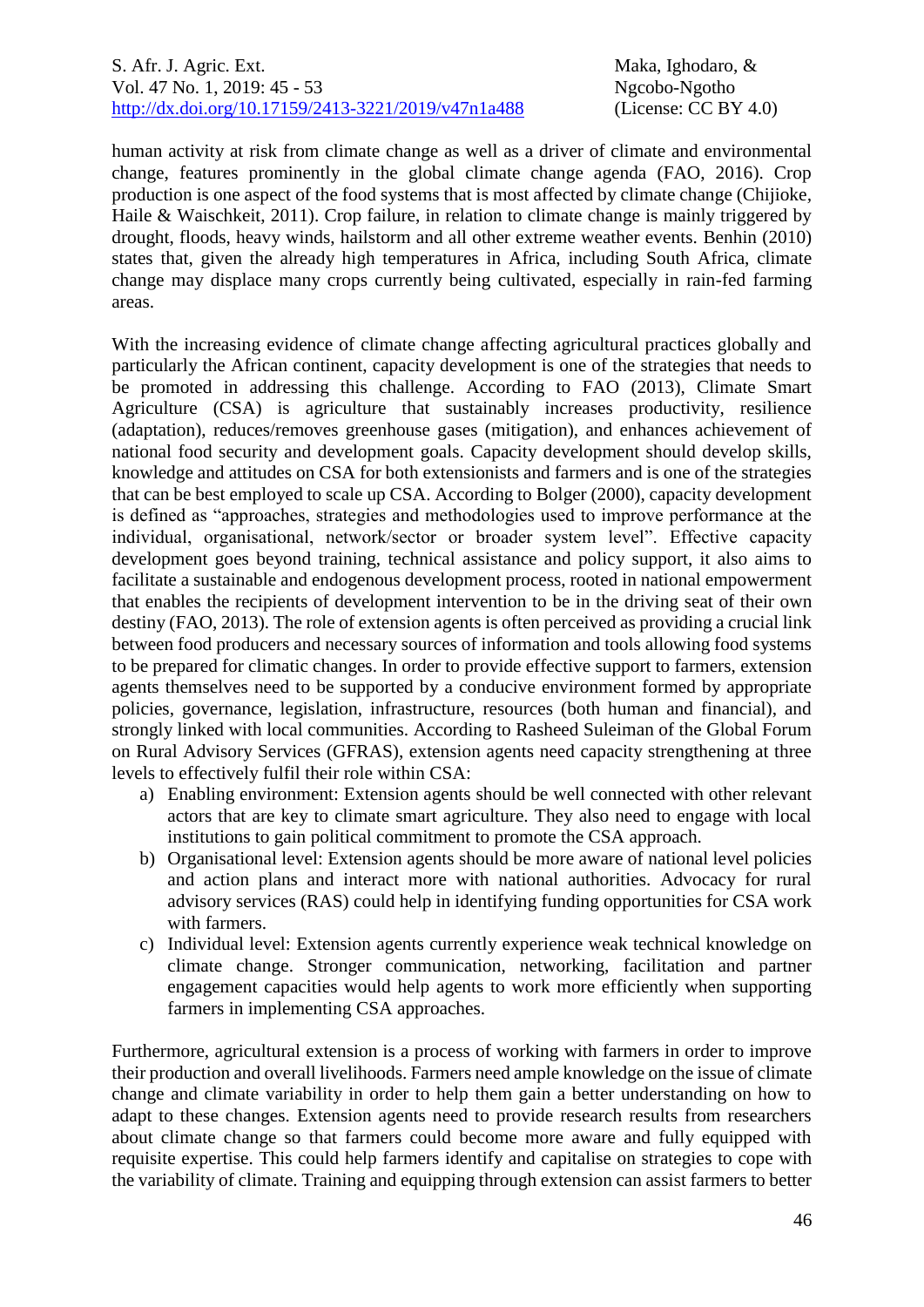cope with and find appropriate solutions to counter the effects of climate change and variability on crop production through, for example, the adoption of new agricultural practices and technology. Where appropriate, agricultural extension may also help to build up local farmers' groups and organisations so that they can benefit from extension programmes and to aptly provide social support to individual member farmers. Agricultural extension, therefore, provides the indispensable elements of knowledge that farmers need to improve their agricultural productivity. Extension education as a capacity building strategy is key as it contains information on the character of variability and climate change in agricultural production as well as measures to enhance people's capability to better cope with associated negative effects on their livelihoods. According to Van Niekerk *et al*. (2011), the South African agricultural extension service is challenged to improve food security, develop the rural areas through agricultural activity and to create sustainable jobs in farming. Extension officers' tasks include disseminating useful information to farmers and helping them to gain knowledge so that they may improve their standard of living. With regards to the broader concept of capacity development, extension officers also need more training before they can train those that they are sent to assist, and this could be achieved through continuous or short-course training.

# **1.2. Objectives**

The objectives of the paper are to:

- Assess farmers' perceptions on climate change and variability in the study area;
- Examine how farmers are coping with climate change in the study area; and
- Ascertain agricultural extension agents' role in mitigating climate change in the study area.

## **2. METHODOLOGY**

Smallholder farmers of Gqumashe Village were the target population and their perceptions regarding the effect of climate change were investigated. Convenience sampling method was used on a sample of 50 respondents in this study. Convenience sampling is also known as accidental sampling. The study was conducted using the survey research design. In this process, semi-structured questionnaires were administered to farmers through a one-on-one data collection method. The goal was to provide an opportunity for farmers to express themselves freely, in addition to the closed-ended questions. Collected data were then coded and captured into a Microsoft Excel spreadsheet and analysed with the Statistical Package for the Social Science (SPSS) software programme.

## **3. RESULTS**

### **3.1. Demographic characteristics of farmers in the study area**

3.1.1. Gender make-up and age of the respondents

|  |  |  | Table 1: Age of the study respondents |
|--|--|--|---------------------------------------|
|--|--|--|---------------------------------------|

| Age       | Frequency | <b>Valid Percent</b> |
|-----------|-----------|----------------------|
| 18-29     | ت         |                      |
| $30 - 39$ | ιv        | $\mathbf{a}$<br>∠∪   |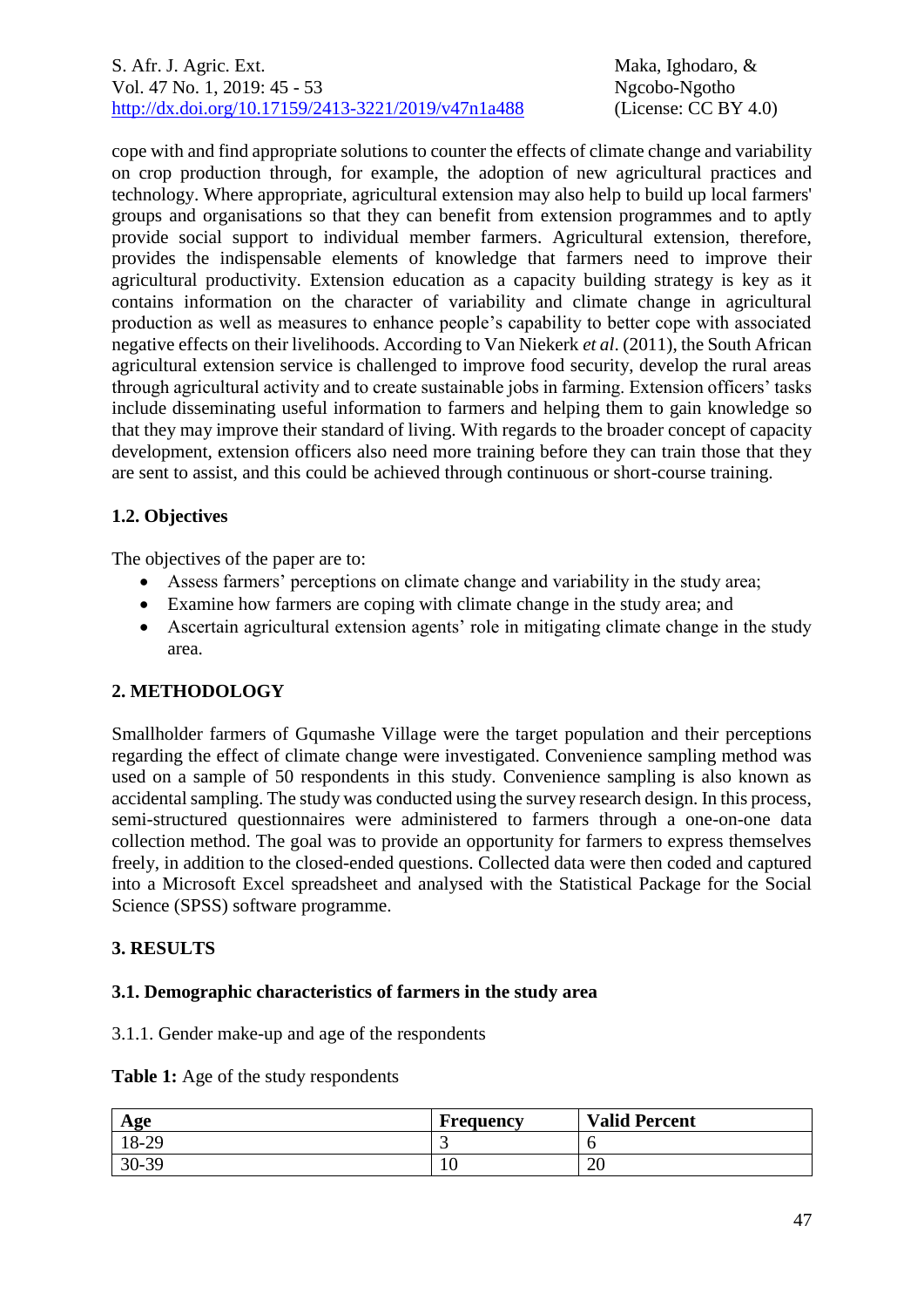### S. Afr. J. Agric. Ext. Maka, Ighodaro, & Vol. 47 No. 1, 2019: 45 - 53 Ngcobo-Ngotho<br>http://dx.doi.org/10.17159/2413-3221/2019/v47n1a488 (License: CC BY 4.0) [http://dx.doi.org/10.17159/2413-3221/2019/v47n1a488](https://urldefense.proofpoint.com/v2/url?u=http-3A__dx.doi.org_10.17159_2413-2D3221_2019_v47n1a485&d=DwMFAg&c=vTCSeBKl9YZZHWJzz-zQUQ&r=2O1irMqrdumXAIE9PdSLREhTXj5iyPGEywcz8I6zQwI&m=niwmmhX1mCI8GpeJjK8D7j-v09hQgXHBu3LsS3Opojw&s=98o8gy8B6ly02TS5WoJvLScIQPXENi4ceK3R3c9Iu9c&e=)

| $40-49$      | ت         |                 |
|--------------|-----------|-----------------|
| 50-59        | 18        | 36              |
| 61 or older  | $10^{-7}$ | $\Omega$<br>ے ر |
| <b>Total</b> | 50        | 100             |

Table 1 illustrates the age distribution amongst the participants, showing that 36% of the farmers that participated in the survey are between the ages of 50 and 59 years, the highest in number. There is a gender-linked distribution of economic roles in the rural economy of the Eastern Cape, where men are involved in farming while women undertake petty/ retail trading. However, the study population is in contrast to this, as out of the 50 study respondents, only 18 were males and 32 were females. Therefore, 64% of respondents comprised of females who actively participated in the study. As far as age is concerned, Table 1 depicts the situation. One of the challenges affecting rural areas in South Africa is the migration of youth to urban areas, leaving many old people to take most of the farming work. This has a detrimental effect because older people are aging and eventually will not have the energy needed to perform the production activities for a thriving agricultural enterprise. Even though older people have less energy, their indigenous knowledge and experience are acknowledged, and can be shared with young people.

### 3.1.2. Education

**Table 2:** Respondents' highest educational level

| <b>Education Level</b>  | Frequency          | <b>Valid Percent</b> |
|-------------------------|--------------------|----------------------|
| <b>Primary School</b>   | $\mathcal{D} \cap$ | 44                   |
| <b>Secondary School</b> | 26                 | 50                   |
| Tertiary                |                    |                      |
| <b>Total</b>            | 50                 | 100                  |

In the study area, the level of education was weighted based on the formal education the participants have received. Based on the findings, farmers' education is relatively low, as only 4% exceeded Grade 12, which could become a setback to proper decision-making by farmers in the study area. According to Pender and Hazell (2000), poverty and inadequate education are two reasons for poor farming decisions made by farmers.

## 3.1.3. Off-farm employment

Employment in off-farm activities by farmers could be positive or negative in its influence on farmers' perception and farm decision making. Farmers who are not involved in farming fulltime may end up not giving enough time to achieve the full benefits which agricultural production could provide. However, income from off-farm activities can become a great source of financial resources for the improvement and development of the farm business. In the study area, the majority of farmers (68%) are unemployed, suggesting that the positive influence which off-farm income provides for the development of farming is lacking in the area. The unemployment rate in South Africa increased to 25.5% in the third quarter of 2015 from 25% in the previous period (Trading Economics, 2015). Trading Economics (2015) further states that the number of the unemployed rose to 3.6% while employment went up at a slower rate, at 1.1% and more people joined the labour force. According to StatsSA (2011), the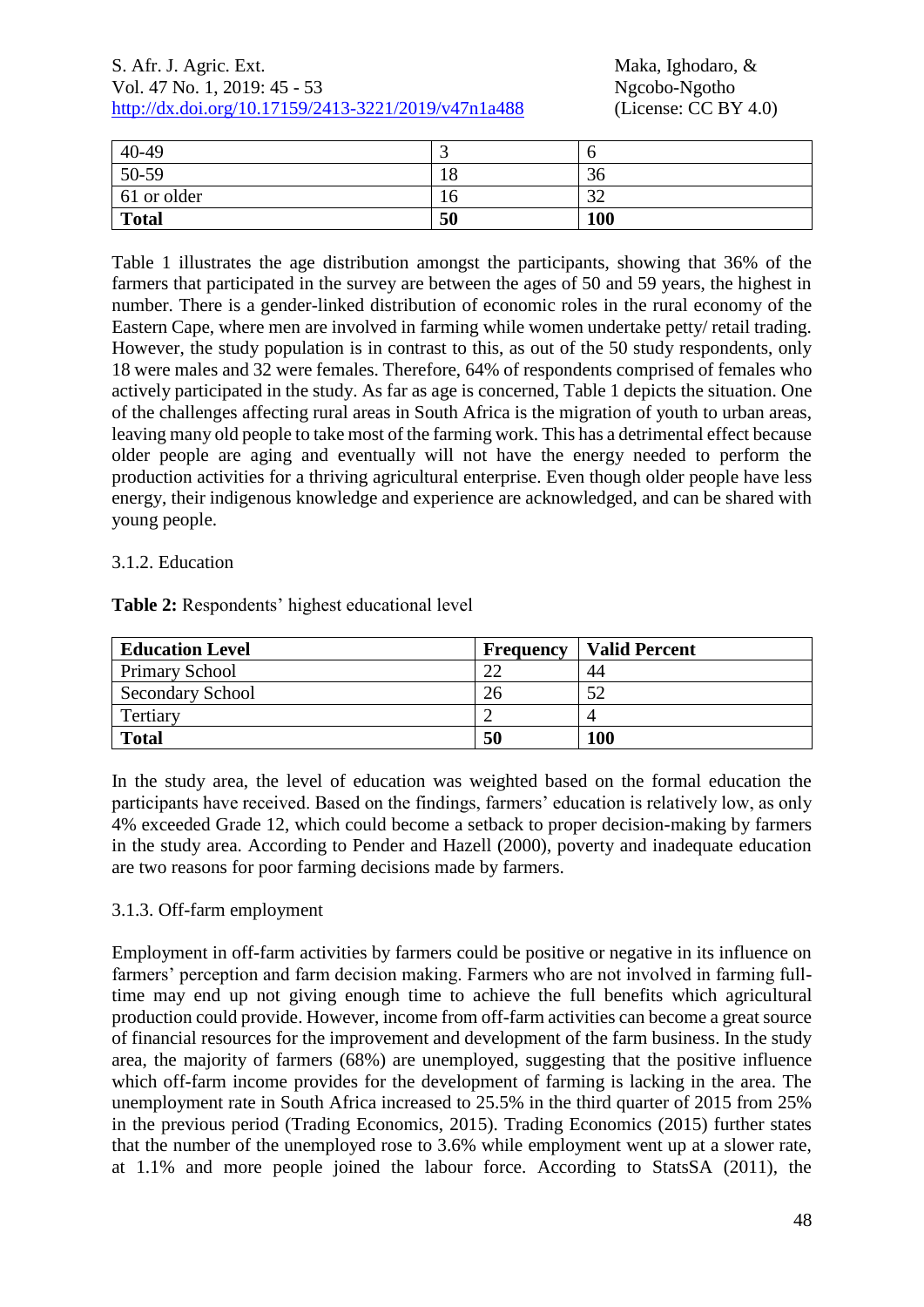unemployment rate in South Africa averaged 25.27% from 2000 until 2015, reaching an alltime high of 31.20% in the first quarter of 2003 and a record low of 21.50% in the fourth quarter of 2008. The employment status of Gqumashe village is reflected in Figure 1.



# **Figure 1:** Employment status of the study respondents

## 3.1.4. Income

Income plays a significant role in the success and sustainability of any business venture. It is actually a major benchmark measure of the United Nations and most countries for the poverty situation of any people. According to Pender and Hazell (2000), poverty and education are two main reasons for poor farming decisions made by farmers. In the study area, 86% of farmers earn an income of R2000 and below. The income of respondents in the study area does not compare with the R2400 indicated as the poverty line for South Africa, and it is far below the R3500 minimum wage being currently advocated by the ANC-led government for South Africa, emphasising the poverty level of farmers in the study area, which is a negative influence on proper farm decisions.

## 3.1.5. Land ownership

**Table 3:** Respondents' access to land ownership

| <b>Land ownership</b>            | <b>Frequency</b> | <b>Valid Percent</b> |
|----------------------------------|------------------|----------------------|
| less or equal to 0,5 Hectares    |                  | 34                   |
| 0,6 to 0,9 Hectares              |                  | 26                   |
| Between 1 and 5 hectares of land | 20               | 40                   |
| <b>Total</b>                     | 50               | 100                  |

Land redistribution and acquisition in this area is a challenge as most farmers own small areas of land. From the interviewed candidates, no farmer owns more than 5 Hectares of land for crop production. The size of farm a farmer owns is another great factor in improving the capacity of farmers to adopt agricultural innovations. It also shows the level of production of farmers in an area. Farmers who own large farms have more capacity for agricultural development and to adopt new innovations, since they suffer less from negative influences and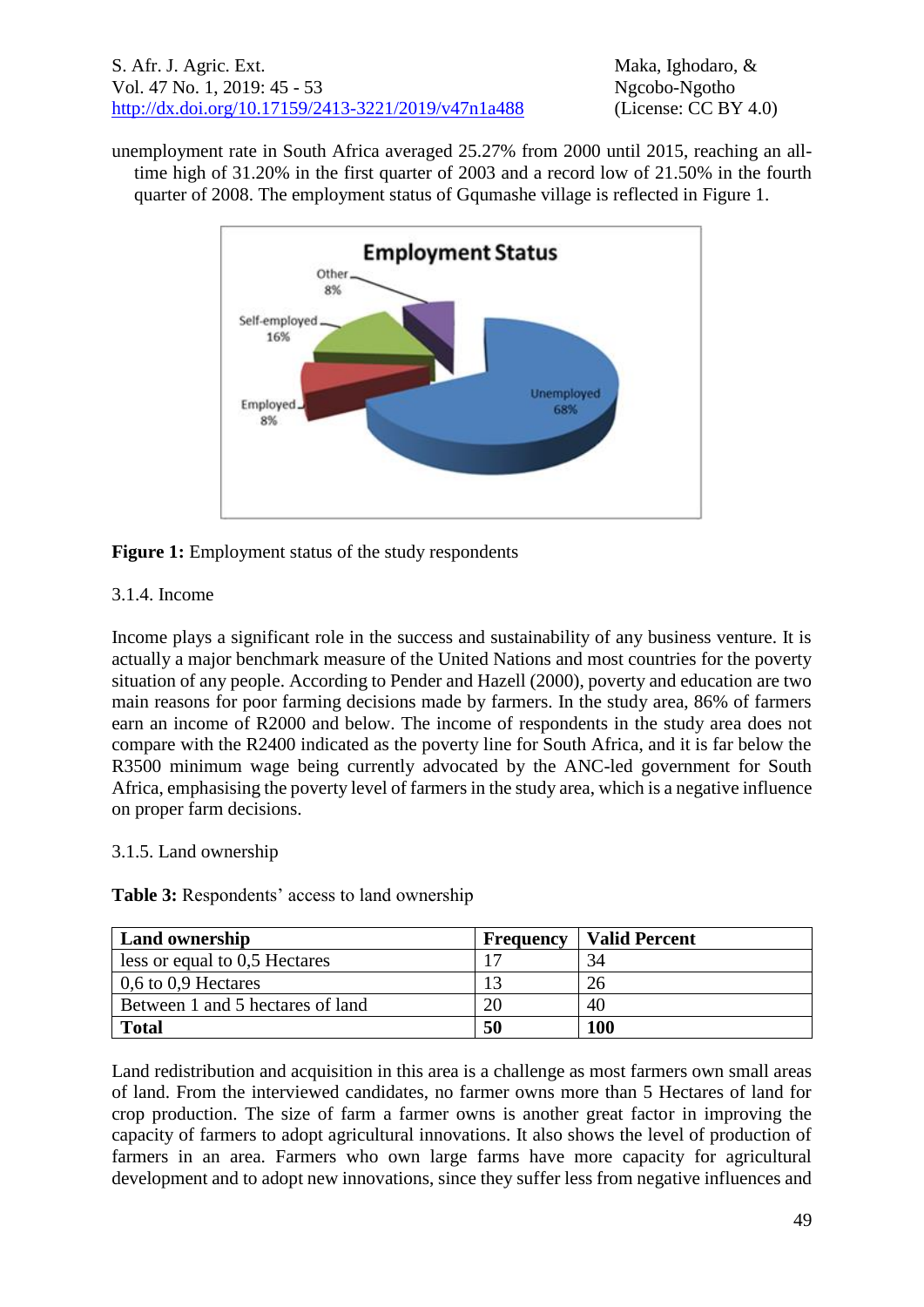risks and have better opportunities for income generation. The results above suggest that those who own larger portions of land are more knowledgeable on how to efficiently utilise small portions of land in creating sustainable enterprises.

#### 3.1.6. Access to markets

**Table 4:** Respondents' access to markets

| <b>Market Access</b> | <b>Frequency</b> | <b>Valid Percent</b> |
|----------------------|------------------|----------------------|
| Formal market        |                  |                      |
| Informal market      | 4                | 82                   |
| Subsistence purposes |                  | 14                   |
| <b>Total</b>         | 50               | 100                  |

Based on the current findings, a larger percentage (82%) use informal market channels for their crops. This is in agreement with several literature findings for smallholder farming. Due to the fact that many of the farmers are inadequately educated, they lack market appropriate information that will enhance their income. As such, they end up selling their crops to neighbours and at local markets, which indirectly becomes a negative influence on their capacity development.

### **3.2. Farmers' perceptions on climate change and variability on crop production**

Farmers in the study are aware of the changes and variability of climate and this worries them as they suggested that receiving poor services from extension agents hampers response ability against the effects of climate change. It is very important for farmers to have some knowledge on climate change to enable them to easily adopt mitigation strategies proposed. The perceptions of farmers are depicted in Table 5.

| <b>Farmers Perceptions</b> |                                                     | <b>Frequency</b> | <b>Valid Percent</b> |
|----------------------------|-----------------------------------------------------|------------------|----------------------|
| Knowledge on climate       | Aware about climate change                          | 45               | 90                   |
| change                     | Not aware about climate change                      | 5                | 10                   |
| <b>Total</b>               |                                                     | 50               | 100                  |
| Farmers' use of Indigenous | Farmers find it reliable                            | 30               | 60                   |
| Knowledge                  | Farmers find it not reliable                        | 16               | 36                   |
|                            | Farmers find it very reliable and                   | 2                | $\overline{4}$       |
|                            | use it often                                        |                  |                      |
| <b>Total</b>               |                                                     | 50               | <b>100</b>           |
|                            | Farmers' Perceptions on Climate change is caused by | 23               | 46                   |
| the Causes of Climate      | human activities                                    |                  |                      |
| Change                     |                                                     |                  |                      |
|                            | Climate change is caused by                         | 27               | 54                   |
|                            | natural causes                                      |                  |                      |
| <b>Total</b>               |                                                     | 50               | 100                  |

**Table 5:** Farmers' perceptions on climate change and variability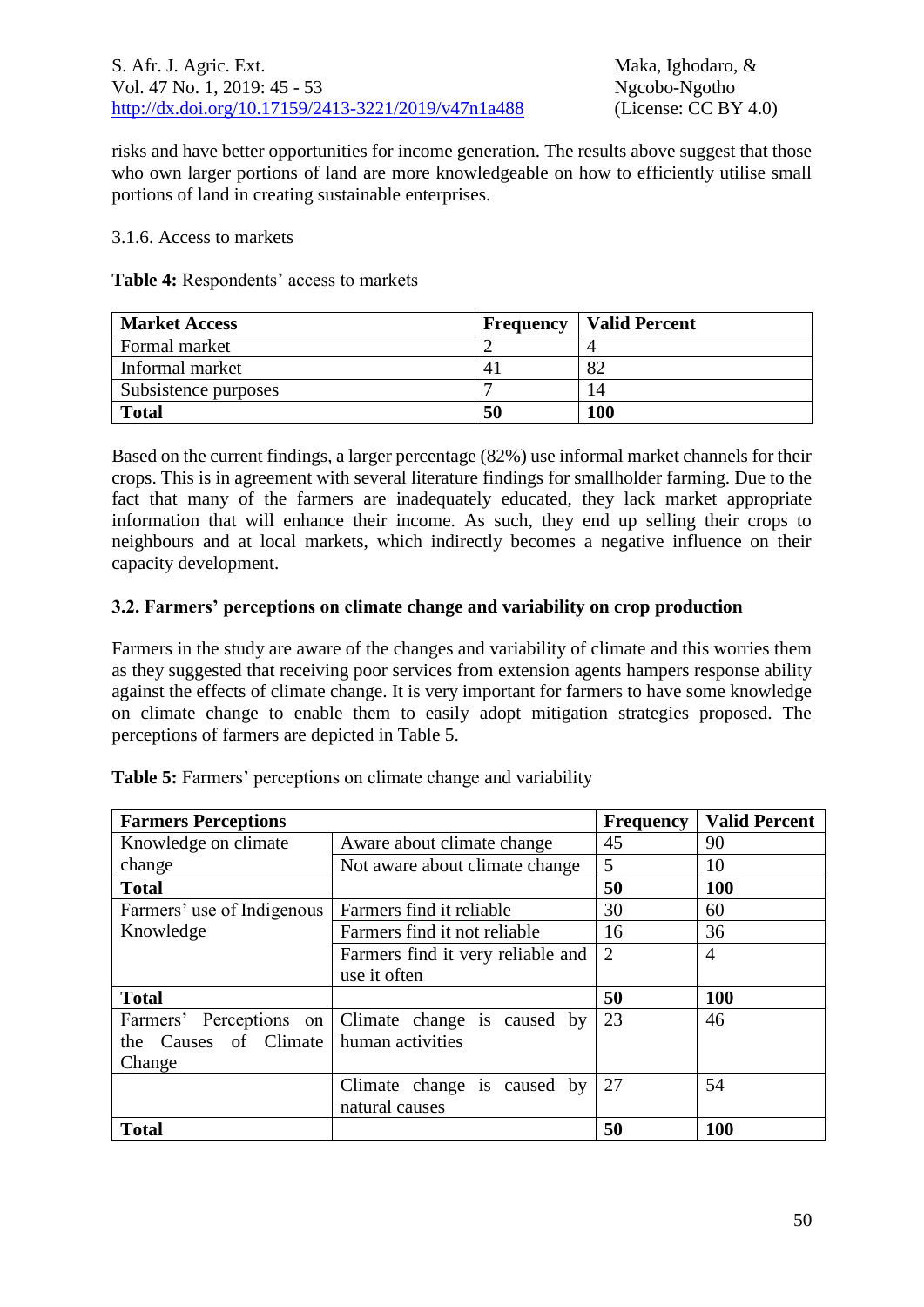The large majority of farmers (90%) are aware of the changes and variability of climate, they have at least some knowledge about this matter, its causes and what adaptation measures to take to cope with it. The table above also illustrates the use of indigenous knowledge to curb the effects of climate change and variability, and how harmful it is to farming activities. As such, 60% of farmers strongly believe that indigenous knowledge is reliable, 36% believe that it is not reliable, and 4% believe that it is very reliable knowledge that they use. It is vital for farmers to be aware of what causes climate change, and this will need to be championed by extension officers. Most farmers in the study believed that climate change and variability is caused by natural causes, while others believed that it was God punishing them for their bad behaviours and human activities.

## **3.3. Coping strategies with climate change effects**

Farmers of Gqumashe Village have developed a number of strategies to cope with climate change and variability, such as practising crop rotation, changing the time of farmer operations, introducing diverse crop varieties, increased irrigation, promoting climate change awareness and education amongst each other, working together with other farmers, introducing new crop cultivars, using different planting dates, and promoting crop diversification. Some of the coping strategies are reflected in Table 6.

### **Table 6:** Coping strategies used by farmers

| <b>Coping Strategies</b>                               | <b>Frequency</b> | <b>Percentage</b> |
|--------------------------------------------------------|------------------|-------------------|
| Crop Rotation, Operation Timing, Crop Diversification, | 19               | 38                |
| Irrigation, Awareness                                  |                  |                   |
| Co-operation, New Crop Types, Different Planting Dates | 12               | 24                |
| All of the above                                       | 15               | 30                |
| Own different coping strategies preferred              |                  | 4                 |
| None                                                   |                  |                   |
| <b>Total</b>                                           | 50               | <b>100</b>        |

The results show that 4% of the respondents do not use any of the previously mentioned coping strategies. A small percentage of farmers even had their own preferred strategies such as planting drought resistant crops and construction of dams for irrigation. Furthermore, 30% of farmers use all of the aforementioned coping strategies when circumstances allow them.

### **3.4. Agricultural extension's role in farmers' capacity to mitigate climate change in the study area**

| <b>Table 7:</b> Status of extension services |
|----------------------------------------------|
|----------------------------------------------|

| <b>Extension Services</b>                 | <b>Frequency</b> | <b>Valid Percent</b> |
|-------------------------------------------|------------------|----------------------|
| Access to extension assistance            |                  |                      |
| Limited/no access to extension assistance | 34               | 68                   |
| <b>Total</b>                              | 50               | <b>100</b>           |

According to the findings, the larger proportion (68%) of farmers said that they have limited or no access to extension services in the study area. In fact, some of the respondents said it has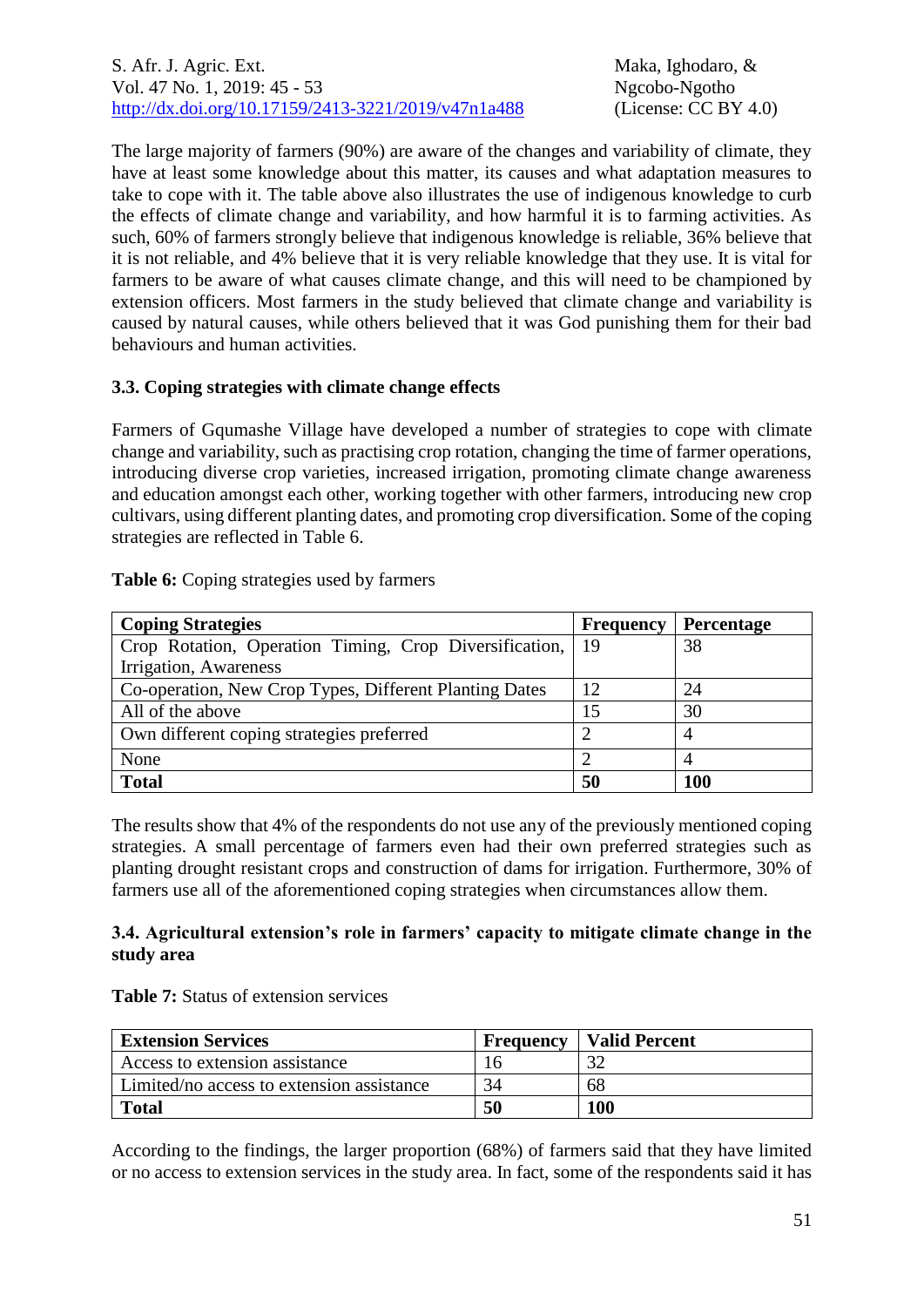been years since extension officers visited their area. Agricultural extension is the most important source of information for farmers (Agbamu, 2002). Adequate access to extension services has a great role to play in enhancing farmers' capacity to improved perception and adoption of agricultural innovations such as climate change. The Nguni cattle project study conducted in Raymond Mhlaba Local Municipality (the then Nkonkobe Local Municipality) by Gwala, Monde and Muchenje (2016), alludes that beneficiaries received no extension support services to improve their socio-economic status and also to market their animal produce. This seems to be the norm in most parts of developing countries, especially in sub-Saharan Africa (Maoba, 2016). Irregular visits of extension officers can lead to farmers complaining about invisibility and could impact negatively on extension activities. This also helps to explain the lack of climate change specific extension education; the fact that the current service is limited in reach. Efforts are therefore needed for stronger or more effective extension support. This is key, and government needs to equip both newly recruited and existing extension cadre with CSA knowledge and skills.

## **4. IMPLICATION FOR EXTENSION AND RECOMMENDATIONS**

The results of this study indicate that extension services, with respect to capacitating smallholder farmers in how best to mitigate climate change effects is sub-optimal. However, one of the likely reasons for this is that extension workers in the area have been less capacitated themselves to deal with the current challenge of climate change and variability. Farmers need to be reached and assisted by well-trained and knowledgeable extension officers within a wellmanaged extension service using different approaches. Participation by consultation and interactive participation are possible and perfect types of participation to use when working with farmers. There should also be specific CSA related training programmes for extension officers to enable them to be well prepared to assist farmers in dealing with the challenge of climate change.

## **5. CONCLUSION AND RECOMMENDATIONS**

The analysis of this study showed that there is awareness and adaptation of farmers to climate change and variability in lower and upper Gqumashe Village. Most farmers believed that climate change and variability is caused by natural causes while other farmers believed that it was as a result of punishment from God and human activities. Many farmers made use of indigenous knowledge and warning indicators to adapt and find strategies to cope with and mitigate climate change and variability. This is because they had experienced declines in production as a result of this phenomenon. Based upon the study results, the following recommendation are made:

- Extension agents, as the disseminators of information to farmers, need to conduct training for farmers in order to raise more awareness about climate change and variability as a subject.
- Extension agents also need to visit farmers regularly and provide information on current issues related to farming, new technology development for agriculture and farming, climate change and variability issues, as well as training about new agricultural techniques to counteract climate change and variability effects in farming.
- Lastly, extension agents need to provide market information and storage facilities for successful growth of farming enterprises in the study area.

## **REFERENCES**